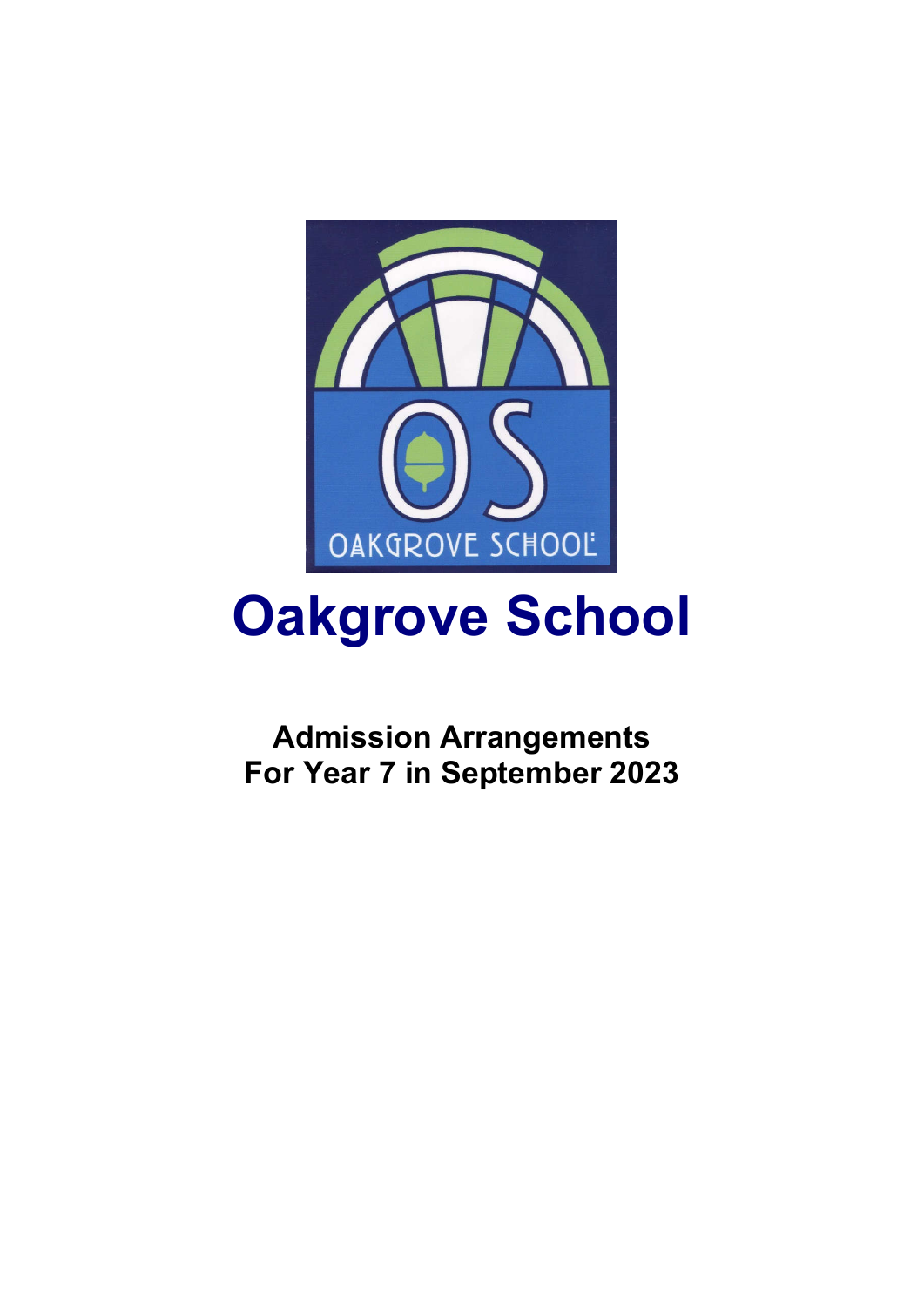#### **1. Introduction**

Parents/Carers should note that for Milton Keynes' Secondary Schools there is no automatic right to a place at the local school. It is essential that application forms are completed and returned by the deadline date. If you make an application for a school which is not your local school and, subsequently, are not allocated a place, there is no guarantee that secondary education will be available for your child at the local school.

Oakgrove School is an all-through school offering educational provision for children from Reception through to Year 13. Admission to Oakgrove Primary at any time from Reception through to Year 6 allows children to access the full educational provision and no additional application is necessary when transferring from year 6 to Year 7 (the main point of transfer from primary to secondary school within Milton Keynes). Children attending any other primary school **must** follow the application procedures for transferring to Year 7, as set out in section 2 below.

The ethos of Oakgrove School (the School) is best summed up by the School's motto of "Excellence, Innovation, Respect". It is a school that has a real sense of the traditional values of respect and courtesy. It is a school where uniform, setting by ability, specialist subject teaching, good behaviour and regular homework are at the centre of its work. It is a school that is at the cutting edge of teaching and learning developments. We expect all parents/carers applying for a place here to respect this ethos and its importance to the School community.

### **2. Procedures for admission at 11+**

Although the School will decide its own admission policy, the local authority coordinates all admissions in its area and will communicate all admission decisions to parents/carers.

Procedures for applying to the Oakgrove Secondary School are explained in "Admission to Secondary Schools in Milton Keynes – A guide for parents and carers" booklet. Parents/Carers should make themselves familiar with this information and take particular note of the definitions provided, dates and deadlines which apply to the School's admission arrangements, unless stated otherwise within this document.

Parents/Carers are advised to apply online via the Council's website at www.miltonkeynes.gov.uk/schooladmissions. Paper forms are only available upon request. **No forms will be accepted at the School.** 

The deadline for admissions will be that published in the "Co-ordinated Secondary School Admissions Milton Keynes LA Scheme" as published in the parents' booklet. **Any application for a place at Oakgrove Secondary School received after the published date for return, (but before 1.9.23), will only be considered after all prior applications have been looked at in line with the above. All applications for Year 7 in 2023 received after 1.9.23 will be processed under the School's "In Year Admissions Policy for Years 7-11".** 

Parents may request that a child is admitted into a year group other than that for their age group. This will usually only be relevant where the child has been previously educated in a year group above or below the usual year group for their age. Parents do not have the right to insist that a child is admitted into a particular year group. The School is responsible for making the decision on which year the child is to be admitted into. The decision will be made on the basis of the circumstances of the case and what

Page 2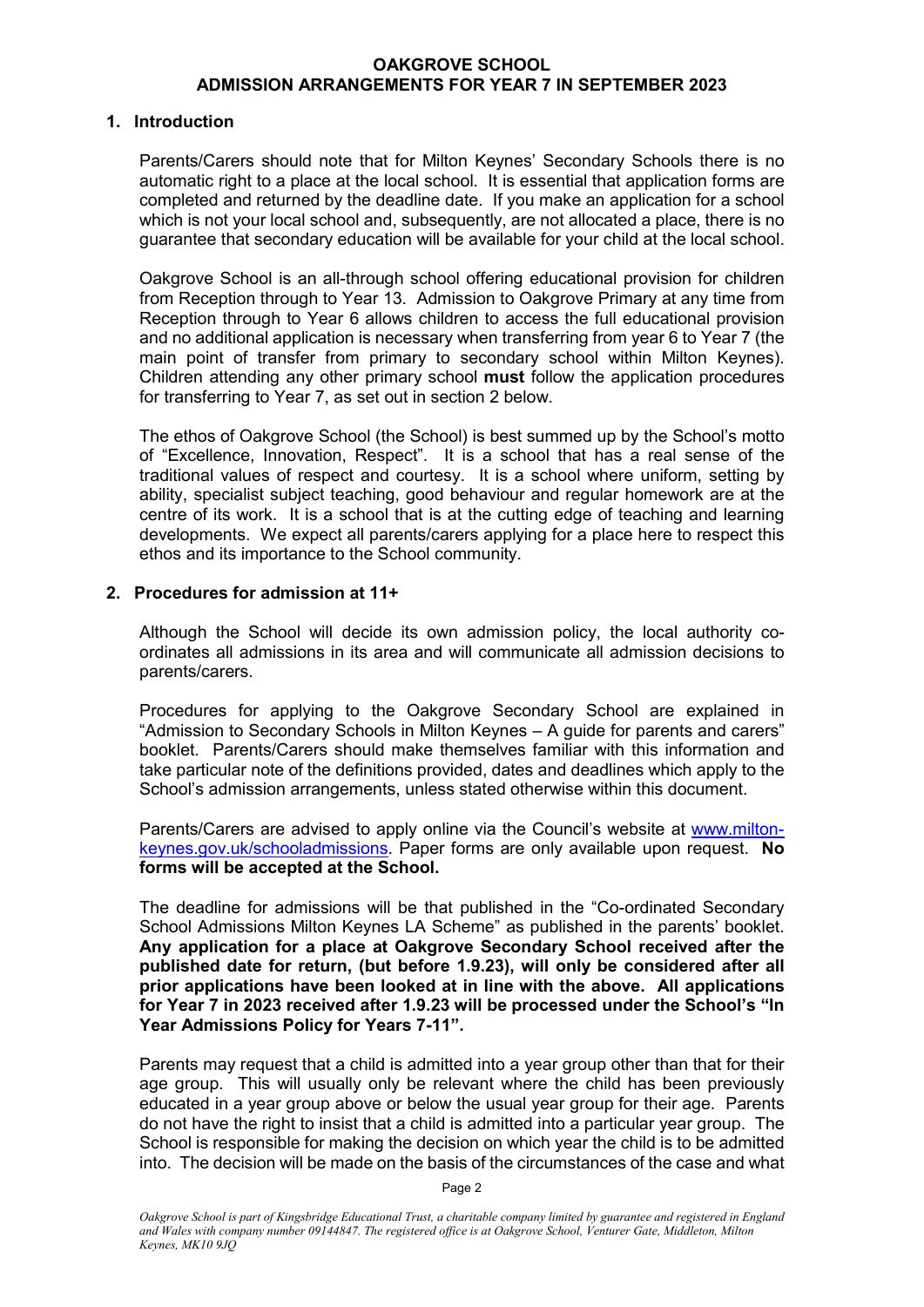is in the best interests of the child concerned. Parents wishing to request an admission out of the normal year group should write to the Chair of the Local Governing Body **but should still submit an application as part of the main admissions round.** 

Every case is considered individually and it is important that parents are aware of the School's position in their case before having to decide whether or not to apply for a place for September 2023. Parents should note that if they do decide to defer entry to September 2024 it would be necessary to make an application for a place in that year as part of the normal process. Places are not held open from one school year to another.

# **3. Published Admission Number (PAN)**

The PAN for September 2023 for Year 7 is 300. Children who are already in Year 6 at Oakgrove School at the time the allocation is made will automatically be allocated a place in Year 7 and will count towards the PAN of 300.

## **4. Special Educational Needs**

Children who have a statement of special educational needs or Education, Health and Care Plan which names the School will be admitted and will count towards the PAN.

## **5. Oversubscription Criteria For Students Aged 11+**

If the number of applications exceeds the number of places remaining, priority will be given to children in the following order:

- 1. 'A 'Looked After Child' or a 'Previously Looked After Child' as defined below.
- 2. Children who live in the Oakgrove Secondary School defined area at the time of application and have a sibling attending Oakgrove School**<sup>1</sup>** at the time of application with a reasonable expectation that the sibling will be attending at the start of the new academic year of proposed admission.
- 3. (a) Children of staff who have been employed at the School for two or more years at the time at which the application for admission to the School is made, and/or

 (b) Children of staff who are recruited to fill a vacant post for which there is a demonstrable skill shortage. It is at the absolute discretion of the School's Chair of the Governing Body Finance, & Personnel Committee to determine when there is a demonstrable skill shortage.

- 4. Other children who live in the defined area at the time of application.
- 5. Children who live outside the defined area attending Year 6 at the feeder schools of Middleton Primary School or Monkston Primary School at the time of application with a reasonable expectation that they will be attending until the end of the academic year.
- 6. Children who live outside the defined area at the time of application, but will have a sibling attending the School at the time of application with a reasonable expectation that the sibling will be attending at the start of the new academic year of proposed admission.
- 7. Children who live outside the defined area at the time of application and attending one of the other feeder schools within the defined area (other than Middleton Primary School or Monkston Primary School) –Broughton Fields Primary School or St Bernadette's School, with a reasonable expectation that they will be attending until the end of the academic year.
- 8. Other children who live outside the defined area.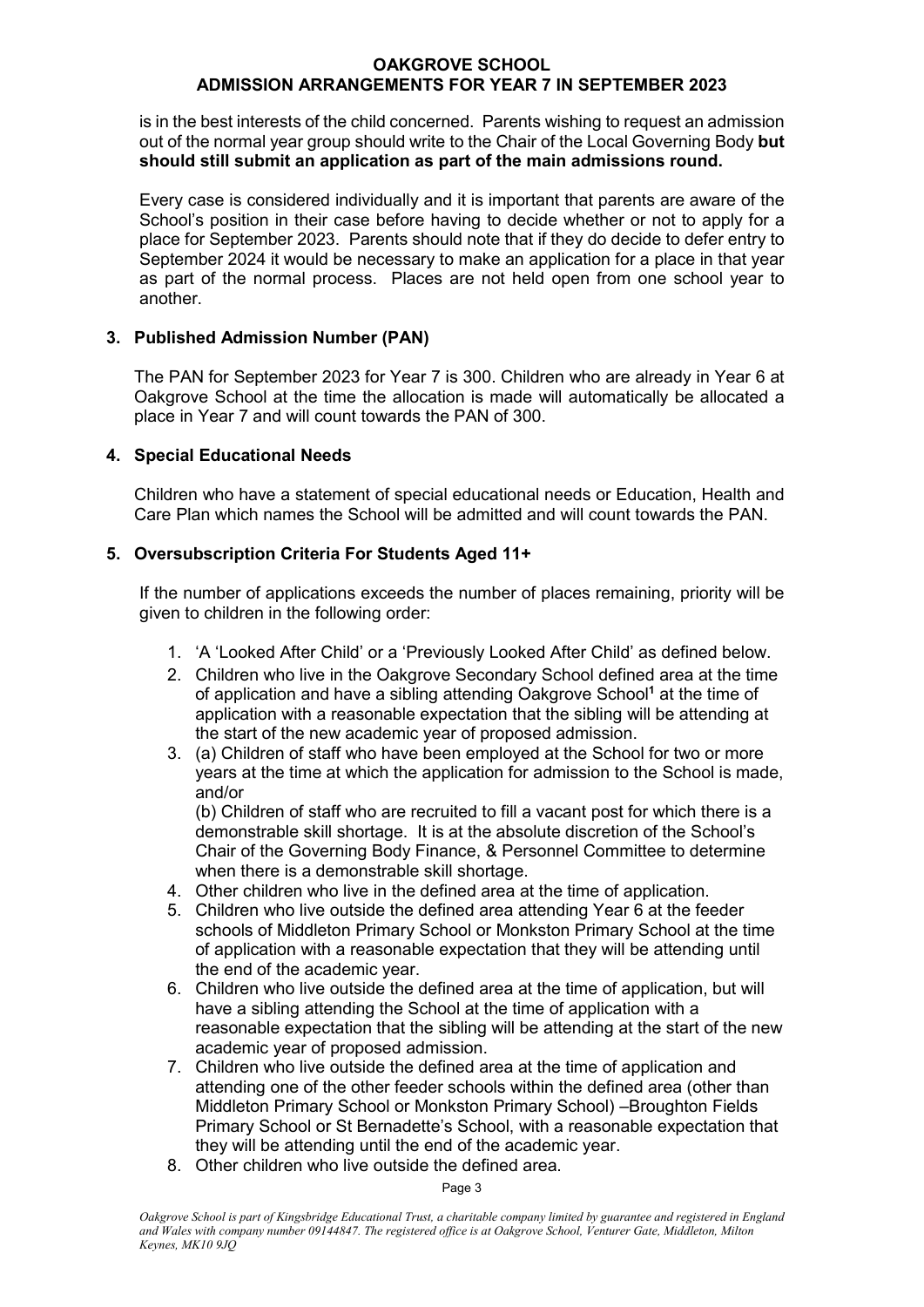# **6. Oversubscription: Distance Tiebreaker**

In the event of there being more applicants meeting any of the above criteria than remaining places available, distance between the applicant's principal residence and Oakgrove Secondary School will be used as a tie breaker, with those living nearest being given priority. Distance is measured from the main entrance of Oakgrove Secondary School to the front door of the applicant's residence in a straight line using a computerised measuring system. For applicants living in flats, the distance will be measured from Oakgrove Secondary School's main entrance to the front door of the ground floor flat underneath the applicant's residence. Priority will be given to the lower flat door number if more than one applicant from a block of flats. In other cases, where it is necessary to determine the order of priority between 2 or more applicants at the same distance, independently supervised random allocation will be used.

# **7. Oversubscription Criteria: Definitions**

### "Defined Area"

The defined area for Oakgrove Secondary School is: Middleton, Monkston, Monkston Park, Milton Keynes Village, Woolstone, Broughton, Broughton Gate, Kingston, Atterbury, Oakgrove and Woughton on the Green.



"Oakgrove School" **<sup>1</sup>** this refers to all year groups from Year R through to Year 13 "Residence"

In all cases proof of residence will be required. Acceptable proof of residence includes a current Council Tax bill or signed rental agreement and an official document which confirms the child lives at the normal home address.

Page 4